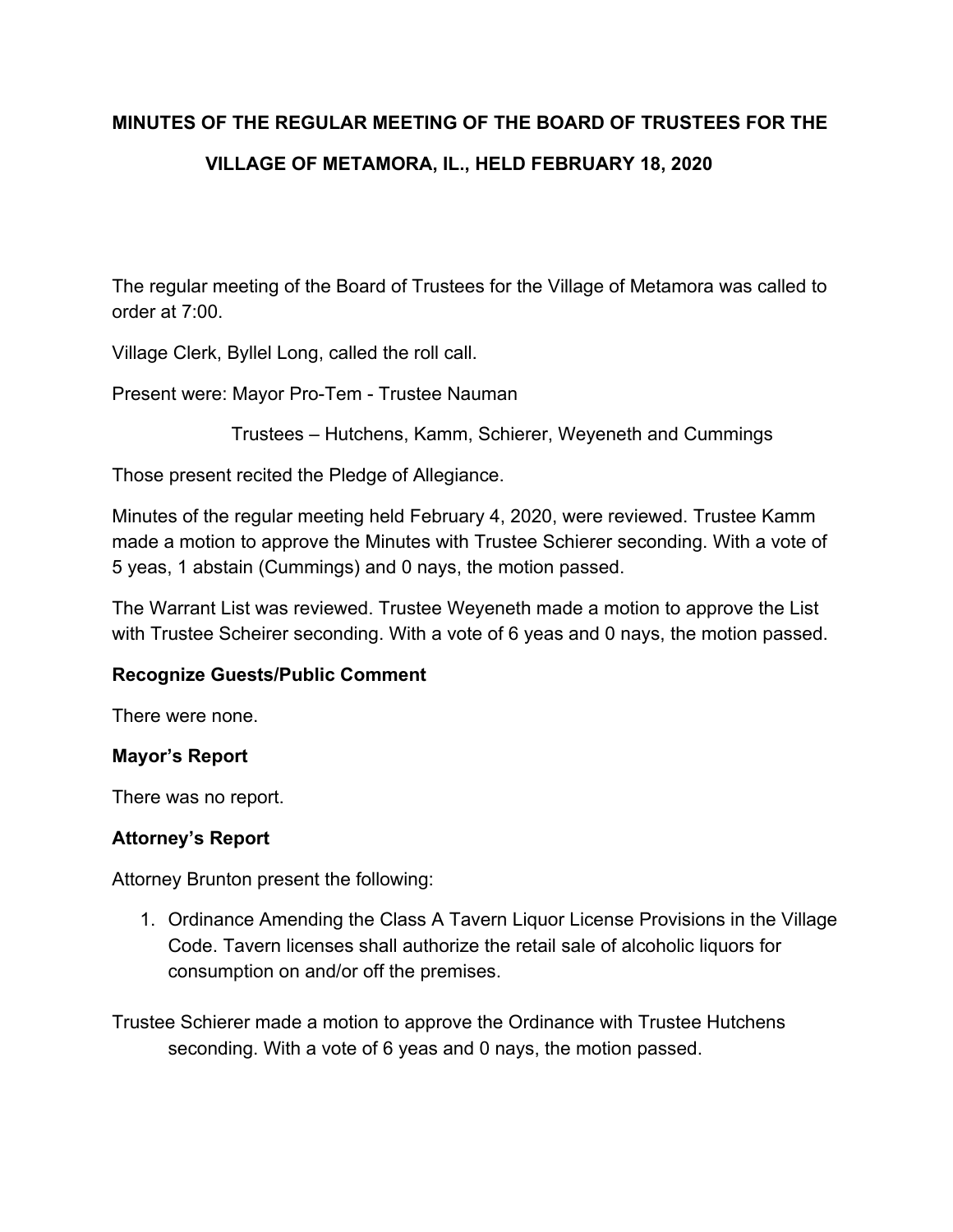- 2. Next, he reviewed properties held by the Village on S. Niles and the procedures for selling the excess Village parcels. He explained the options the Village has and the proper procedures necessary in the process.
- 3. The Zoning Board meeting and public hearing, held January 20<sup>th</sup>, on the proposed zoning ordinance to allow recreational cannabis businesses to operate in the Village; Zoning Board voted unanimously to approve the ordinance as presented. Attorney Brunton will present this ordinance to the Board at the March 3<sup>rd</sup> Village Board meeting for discussion and approval.

## **Engineer's Report**

Bob Kolhaus gave the following updates:

1. County DCEO – RLF Program – Article in 2/3/20 Pantagraph citing the grants the Village had requested for ADA projects. Article listed Metamora as one of the recipients of said grants.

2. Traffic related – Route 116 signal history still not warranting a stop light at corner of Route 116 and Douglas St. Need for Arthur and Susan Lane stop sign to be studied for installation of sign to complete 3-way stop.

## **Treasurer's Report**

## CASH BALANCES

Cash Balances as of January 31, 2020, increased \$120,141 about a 2.46% increase from December 31, 2019.

MAJOR RECEIPTS

| State of Illinois -- Total Taxes | \$101,972 |
|----------------------------------|-----------|
| <b>MAJOR DISBURSEMENTS</b>       |           |
| Ameren                           | \$16,455  |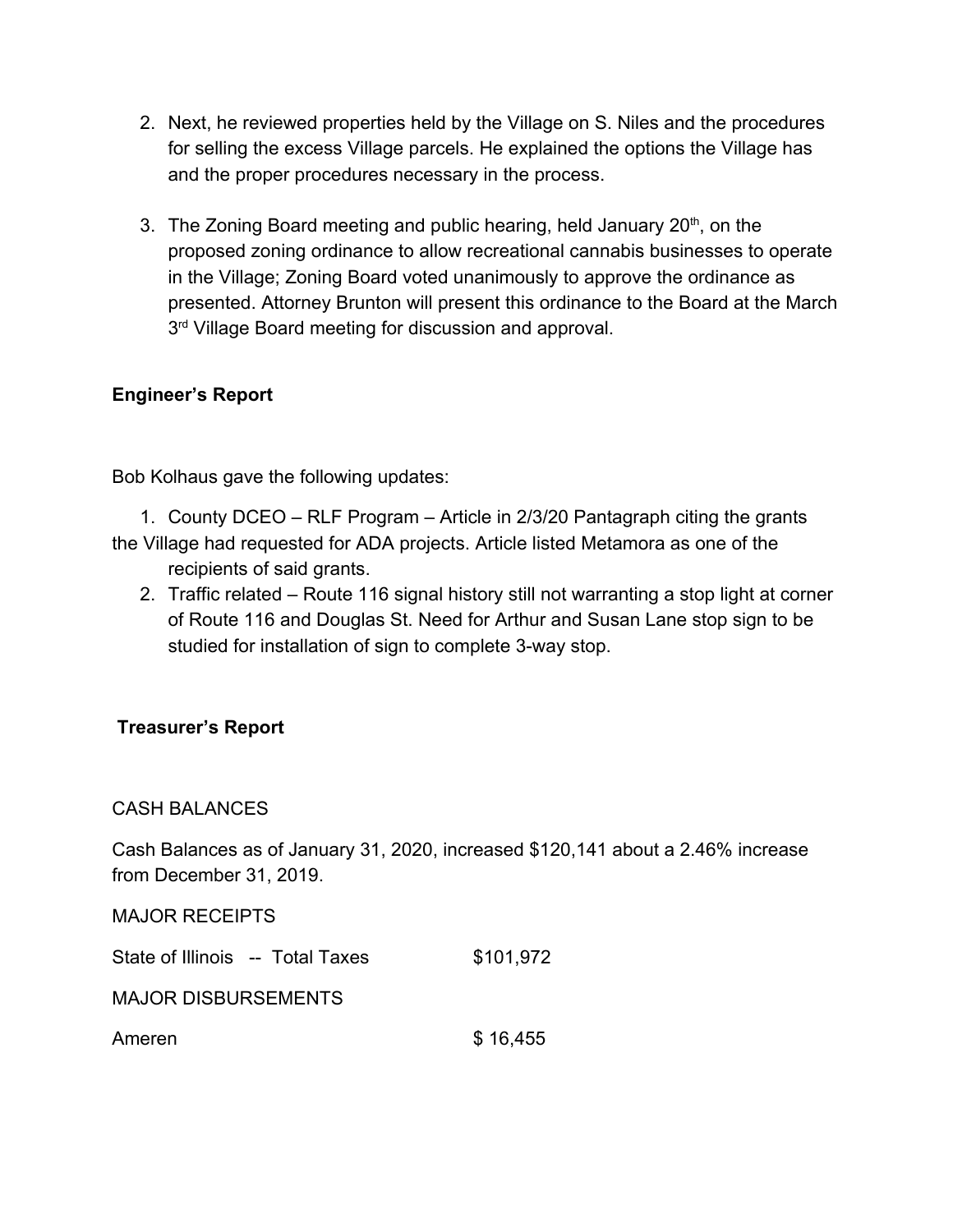## INVESTMENTS

Funds were invested during the month of January in the Money Market at Commerce Bank earning interest at .85%. The Goodfield State Bank Money Market earned an interest rate of .25% on balance at January 31<sup>st</sup>. The Goodfield State Bank Insured Cash Sweep Account earned 1% on the balance at January 31<sup>st</sup>.

## **Public Works Department**

Trustee Nauman had Bob Kolhaus explain the bids received for the above ground storage tank rehabilitation. Five contractors registered to bid, but only one submitted a bid. Jetco LTD. of Waucanda, Illinois submitted a bid of \$282,579.00, which is under the estimate the Village had set of \$300,000.00. The work would be performed in the fall of this year.

Trustee Schierer made a motion to accept the bid with Trustee Hutchens seconding. With a vote of 6 yeas and 0 nays, the motion passed.

Trustee Nauman then reported on the meeting with Metamora Field regarding the raw water usage fee. A new agreement was presented that the Fields would make a final payment of \$1700.00 representing charges for 2019 year as payment in full for the balance owed as of December 31, 2019. This new agreement would be for a surcharge of \$800.00 per month or any portion of a month that raw water is requested and supplied to the golf course to supplement any deficiency in the amount of Effluent Water available for irrigating the golf course. Beginning on the first anniversary of this agreement, both parties will review the cost of utilities, repairs and maintenance and agree on any adjustments to the monthly charge if necessary.

Trustee Schierer made a motion to accept this agreement with Trustee Hutchens seconding. With a vote of 5 yeas and 1 nay (Kamm), the motion passed.

## **Police/Fire/ESD**

Trustee Kamm set a committee meeting for Tuesday, February 25, at 5PM.

## **Finance, Economic Development, Insurance**

Trustee Weyeneth had nothing to report.